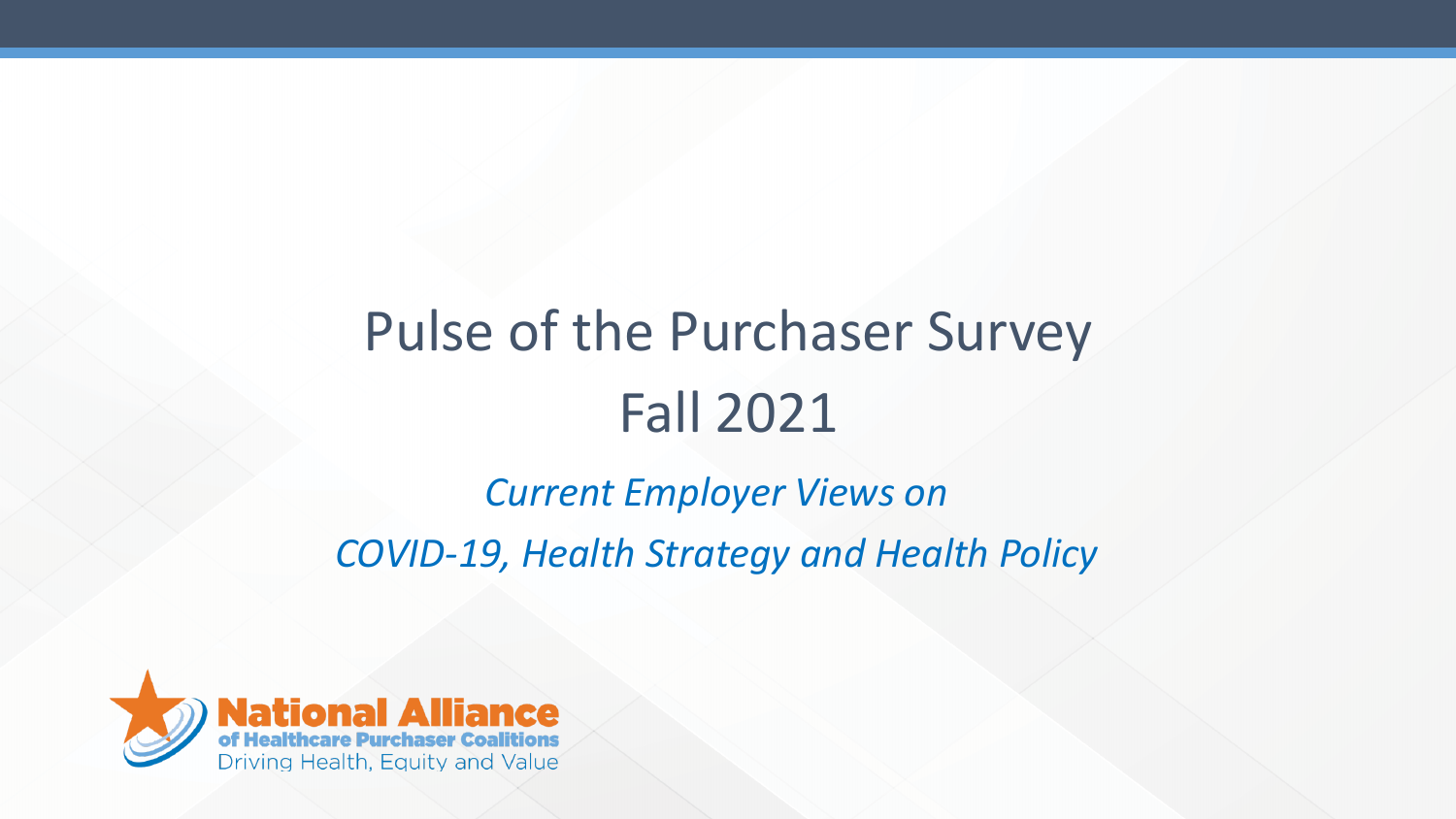### **Executive Summary**

The National Alliance Pulse of the Purchaser Survey was conducted August 2021

- Handling of COVID-19 in light of the Delta variant
- Employer health strategic priorities over the next two years
- Attitudes related to key health policy reforms currently under consideration

The survey included 142 responses from private and public employers across the country

- Wide range of sizes 29% less than 500 employees, 23% over 10,000 employers
- Representing numerous industries largest concentrations in manufacturing (18%), healthcare (16%), education (14%), and public administration (11%)

Some survey questions have been tracked with prior surveys

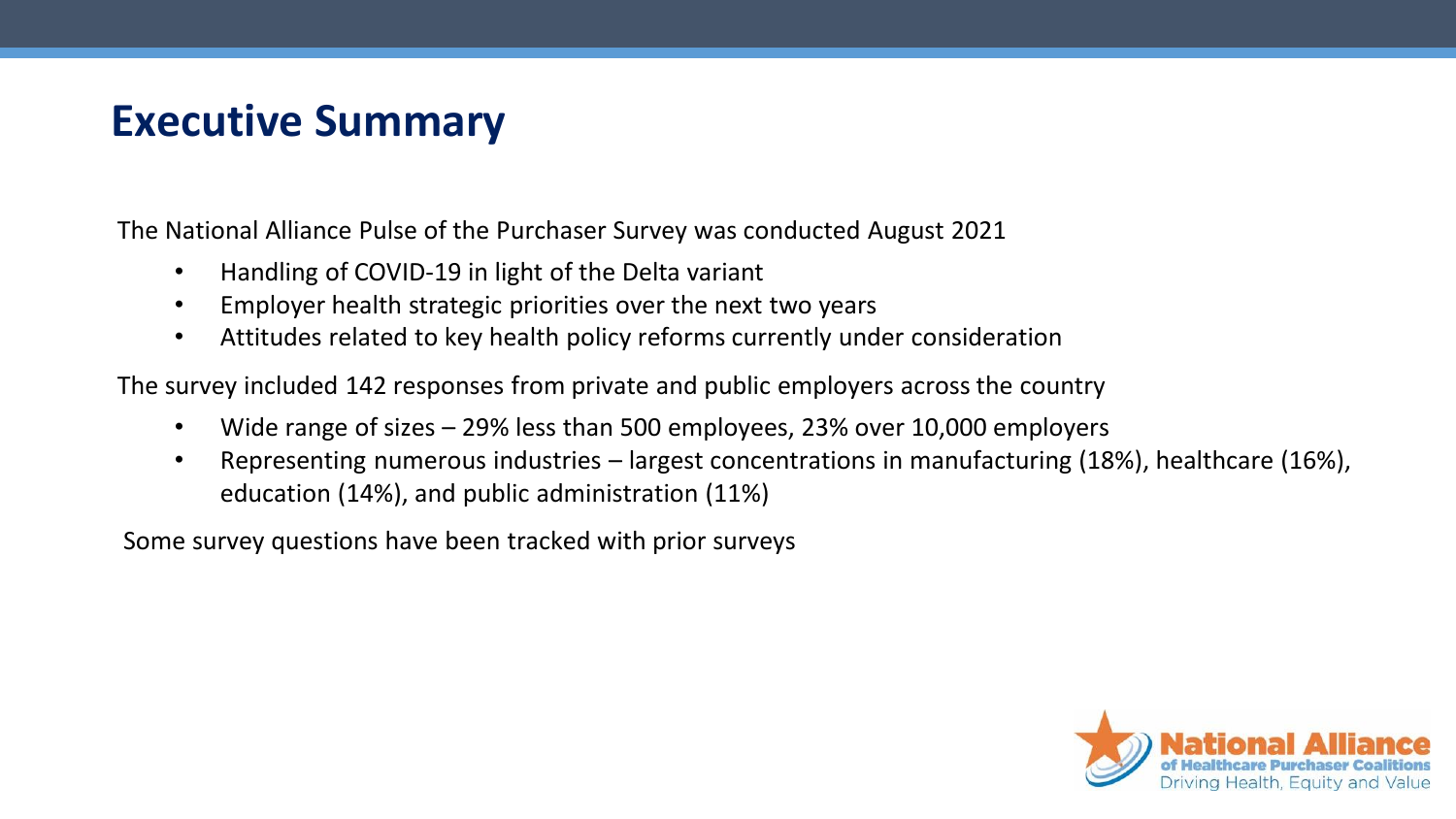## **Executive Summary – Key Findings**

#### The COVID-19 Delta variant has significantly changed employer strategies

- 55% of organizations surveyed indicated that their "return-to-work" plans have changed as a result of the Delta variant
- The percentage of employers anticipating a return to a stabilized business environment by the end 2021 has decreased from 65% to 57% over the past six months
	- Almost 3 in 10 are now unsure of when the environment will stabilize
- The openness to considering COVID-19 vaccine mandates has grown substantially in the past six months
	- All employees (37% in August 2021 vs 8% in March 2021)
	- Higher exposure employees (29% in August 2021 vs 10% in March 2021
	- For business-related travel (40% in August 2021 vs 26% in March 2021)
- Almost all employers are continuing COVID-19 safety procedures in the workplace, and most are requiring stricter standards for those who have not been vaccinated



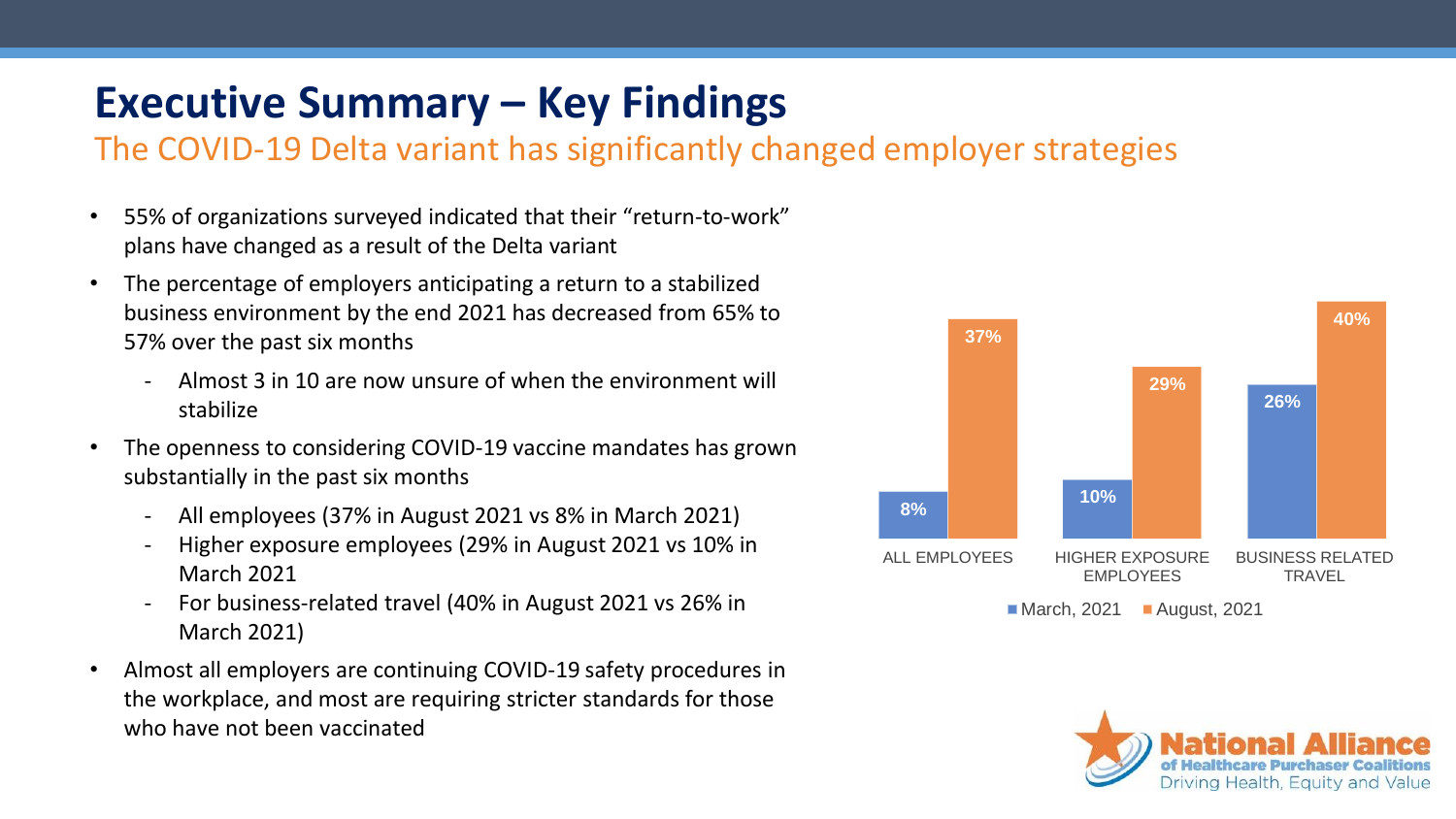## **Executive Summary – Key Findings**

Employers are considering significant changes in health strategies in next two years

- Employers continue to have significant concerns about the affordability of employer-provided health coverage for employees and their families
	- 80% cited drug prices as a significant threat
	- 73% cited hospital prices as a significant threat
- Leading areas of focus for healthcare strategies over the next 1-2 years included:
	- Mental health and substance use access and quality (92%)
	- Centers of excellence (92%)
	- Hospital price and quality transparency (91%)
	- High-cost claimants (88%)
	- Total person health (87%)
	- Value-based benefits (86%)
- Emerging areas requiring more information included:
	- Health equity (72%)
	- Advanced primary care (68%)





**Significant Threats to Affordability**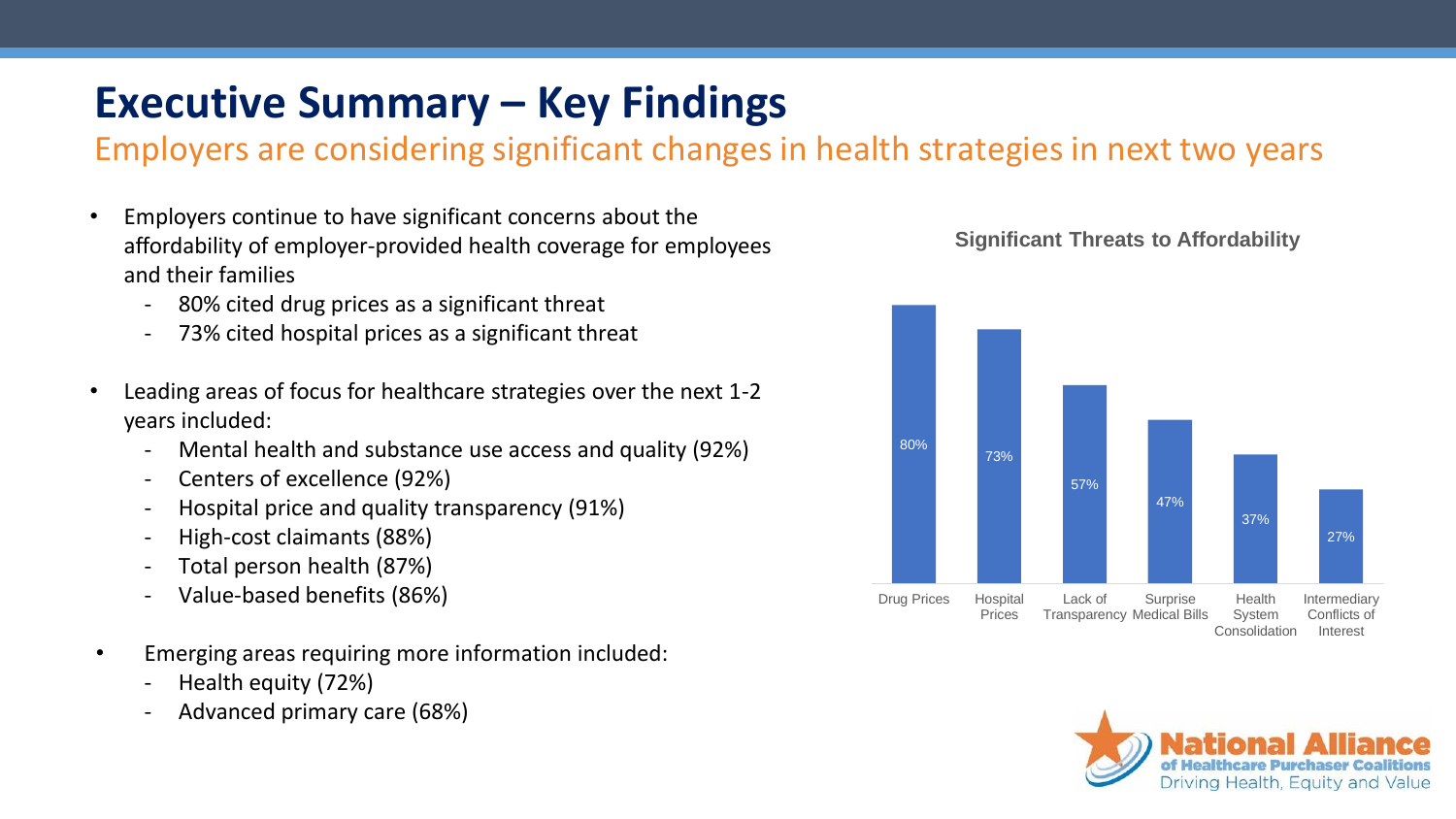## **Executive Summary – Key Findings**

### Employers are positively inclined to health reforms that could improve affordability

- Most employers view potential health reforms favorably overall and considered the following very or somewhat helpful (with few considering them even somewhat harmful):
	- Drug price regulation (95%)
	- Hospital rate regulation (80%)
	- Hospital price transparency (90%)
	- Surprise billing regulation (84%)
- The percentage rating reform "very helpful" has increased significantly in the past 12 months for both drug price regulation (70% vs 65%) and hospital rate regulation (50% vs 46%)
- A Medicare public option is viewed favorably by almost half (47%) of employers and harmful by 16% of employers
- The public option was viewed most favorably if:
	- Public option pricing available to all plan sponsors
	- Public option was available to all employees regardless of plan sponsor

#### **Employer Favorability for Health Reforms**

Very or Somewhat Helpful



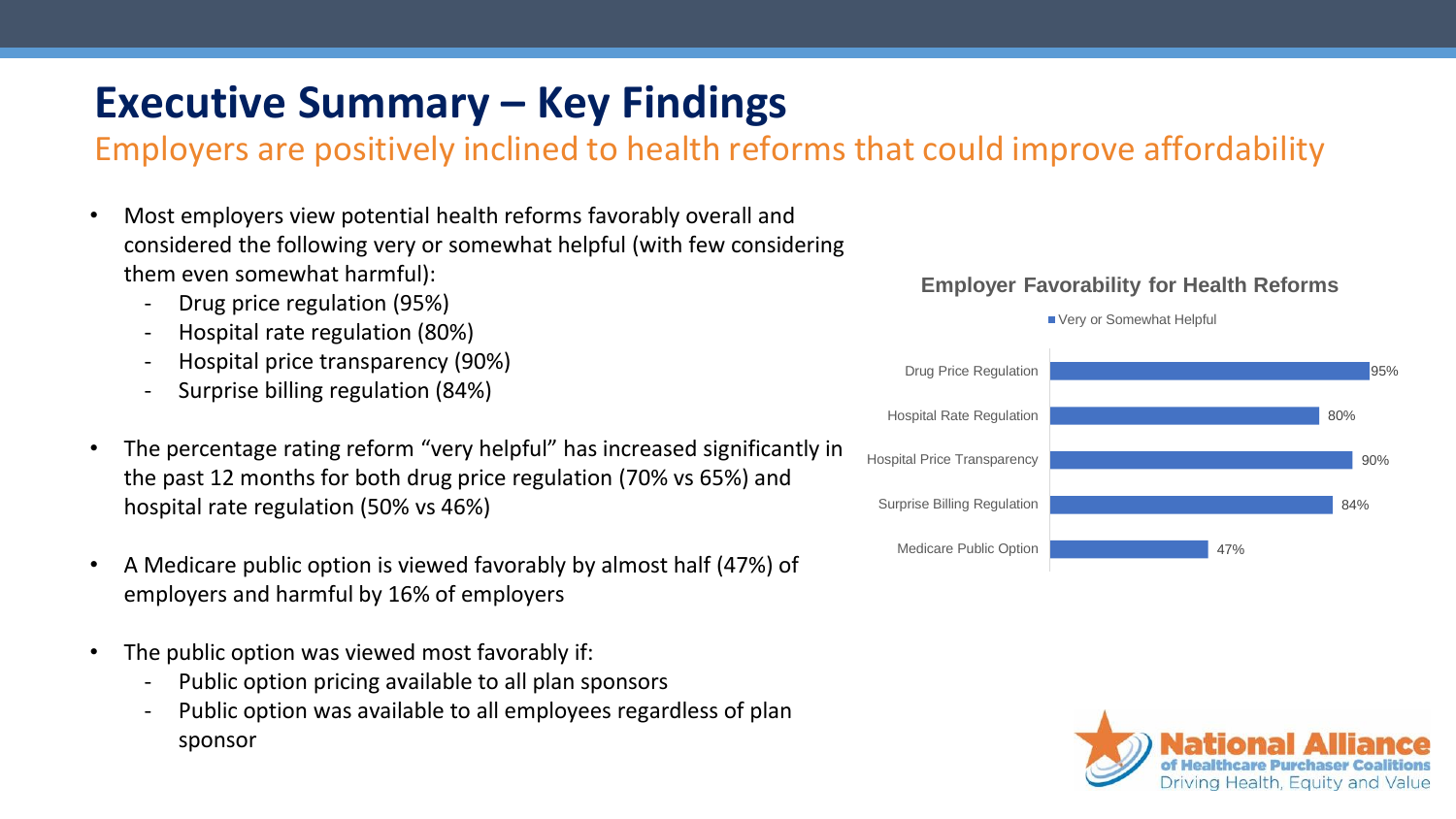### **142 Total Respondents**

**Industry**



#### **Number of Employees**

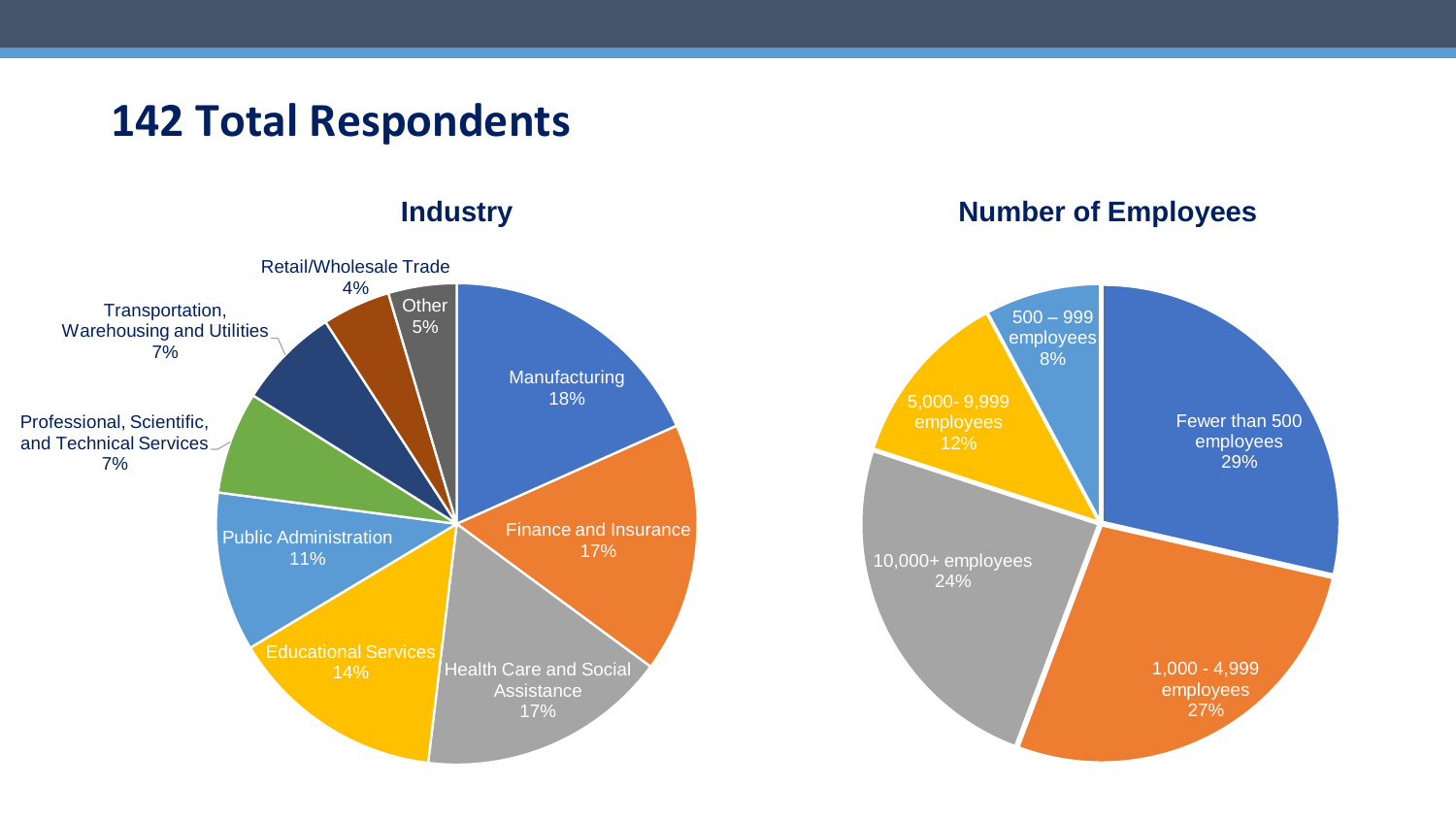55% of organizations surveyed indicated that their "return-to-work" plans have changed as a result of the Delta variant

#### **Percentage of Employers whose Return-to-Work Plans Changed as a Result of the Delta variant**

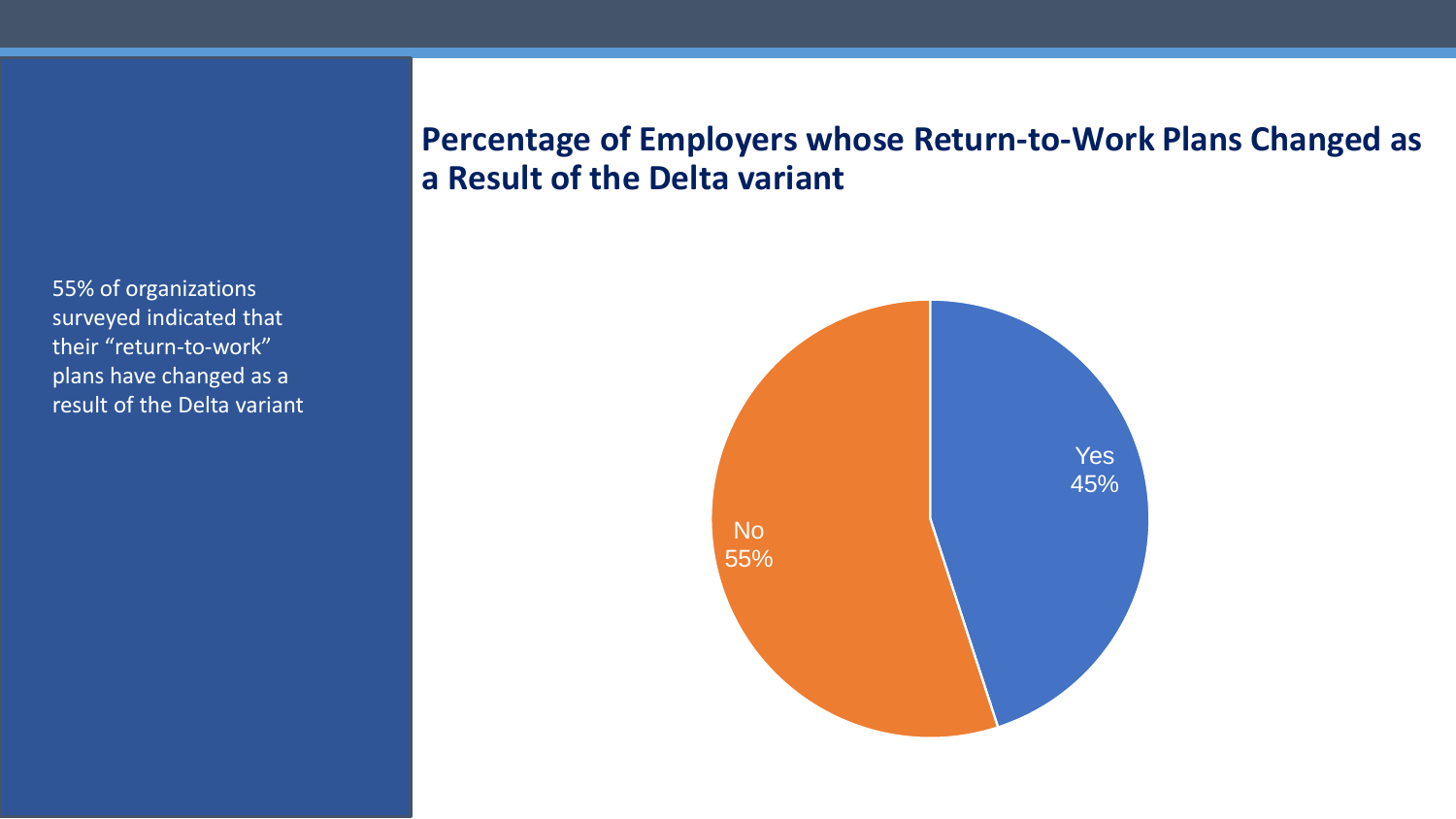Over half of employers continue to expect to resume a more stabilized business environment by the end of Q3 2021

However, the percentage anticipating the return to a stabilized business environment by the end of 2021 has decreased from 65% to 57%, with almost 3 in 10 unsure of when the environment will stabilize

#### **Percentage of Employers Anticipating a Return to a Stabilized Business Environment**

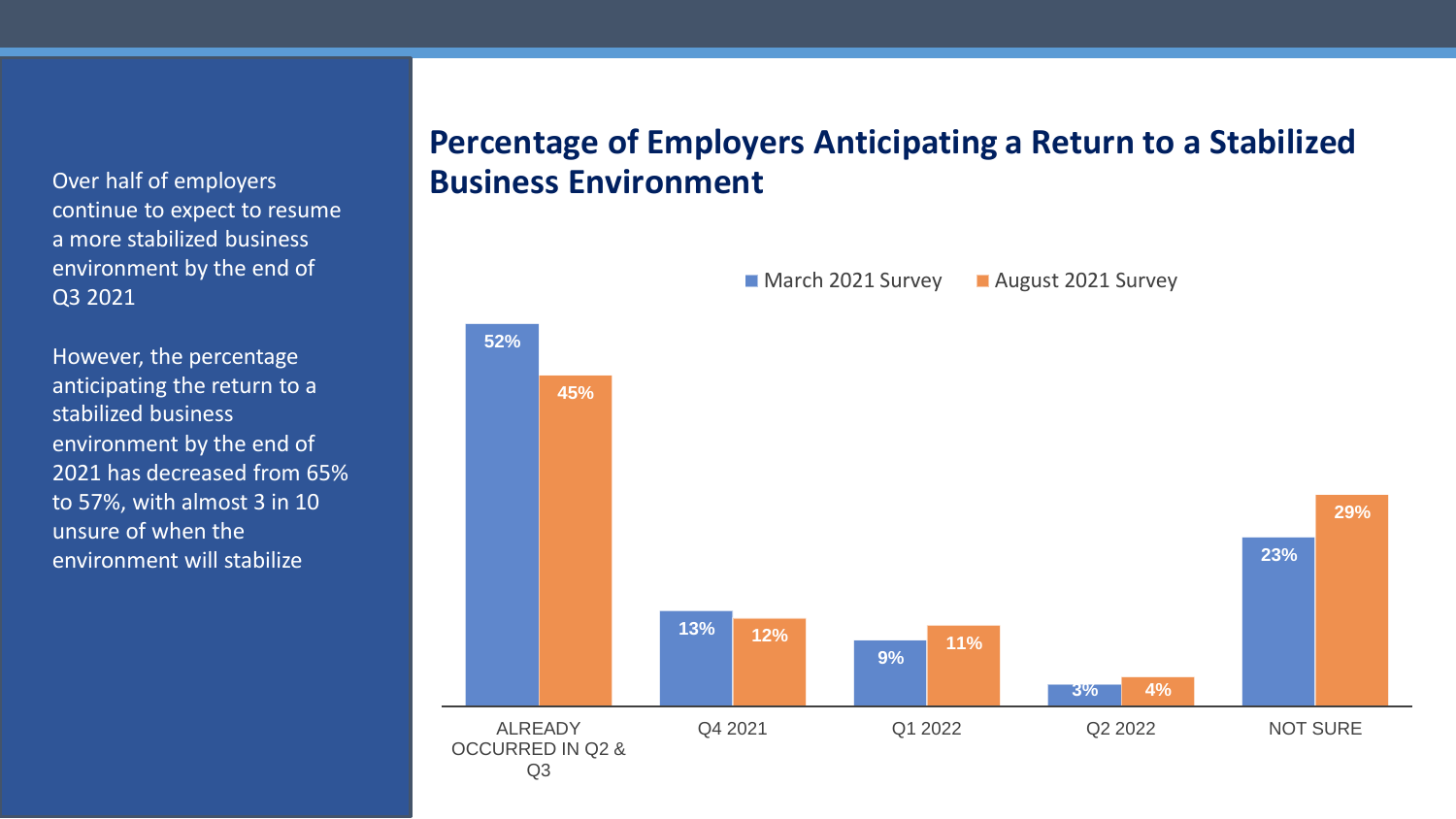About half of employers are not considering requiring proof of vaccination for their employers, while almost 4 in 10 are considering

#### **Employers Requiring Proof of Vaccination as Part of their Return-to-Work Strategy**

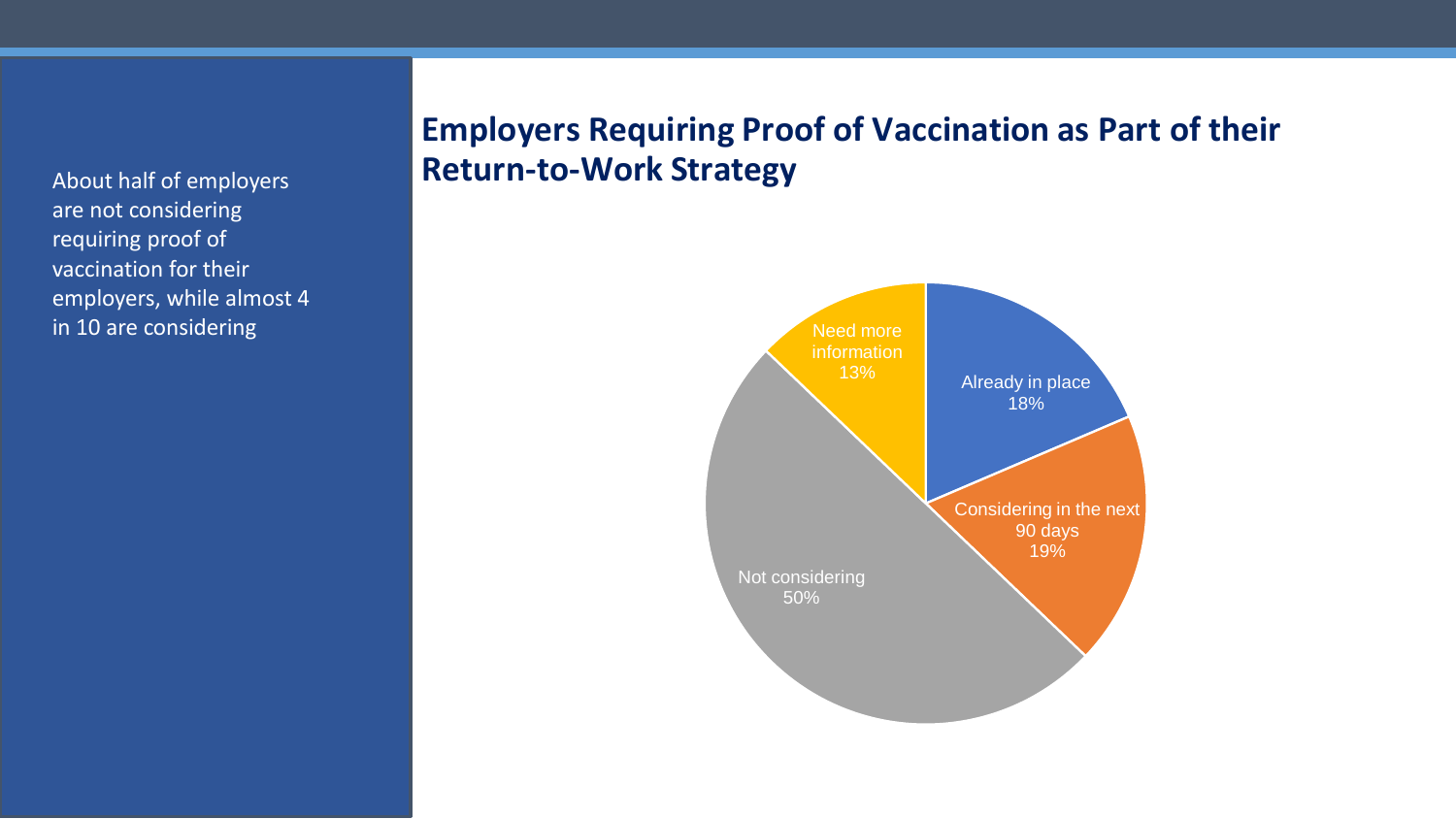The most common workplace policies employers are currently using include education on the COVID-19 vaccine (90%), offering time off to get the vaccine (69%) and offering the vaccine through onsite/near site clinics (52%)

Openness to considering COVID-19 vaccine mandates has grown substantially in the past six months:

- Require all employees (37% in August 2021 vs 8% in March 2021)
- Require for higher exposure employees (29% in August 2021 vs 10% in March 2021)
- Require for business-related travel (40% in August 2021 vs 26% in March 2021)

#### **Workplace Policies Regarding the COVID-19 Vaccine**

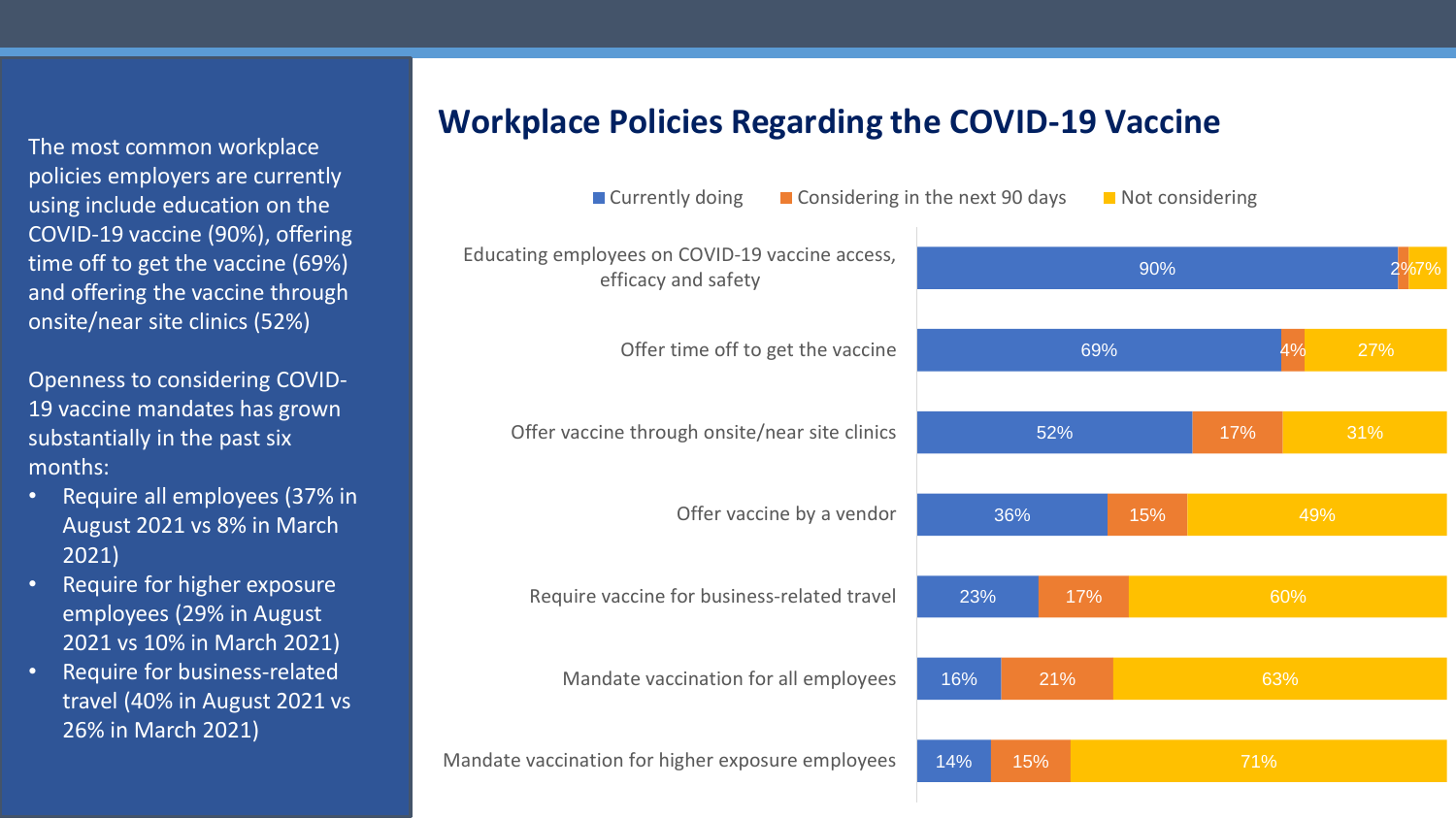Employers are considering distinct policies for employees that have not been fully vaccinated, most common include:

- Mandatory masking at workplace (90%)
- Restrictions on meeting attendance (52%)
- Restrictions on business travel (47%)
- Requiring working remote (if possible, 46%)
- Routine COVID-19 testing at employer's (44%) or employee's (14%) expense

Fewer are considering termination of employment (16%) or benefits surcharges (13%)

46% are not considering difference in treatment of employees if not vaccinated

#### **Policy/Policies for Unvaccinated Employees**

1% 12% 5% 9% 7% 9% 11% 36% 44% 31% 36% 78% 23% 10% 3% 16% 16% 12% 87% 86% 84% 66% 54% 54% 52% 48% 10% Implement employee benefit premium surcharge Subject to routine COVID-19 testing at employee's expense Termination of employment Subject to routine COVID-19 testing at employer's expense Require working remote (If possible) No difference in treatment Restrictions on business travel Restrictions on meeting attendance Subject to mandatory masking at the workplace

■ Currently doing ■ Considering in the next 90 days ■ Not considering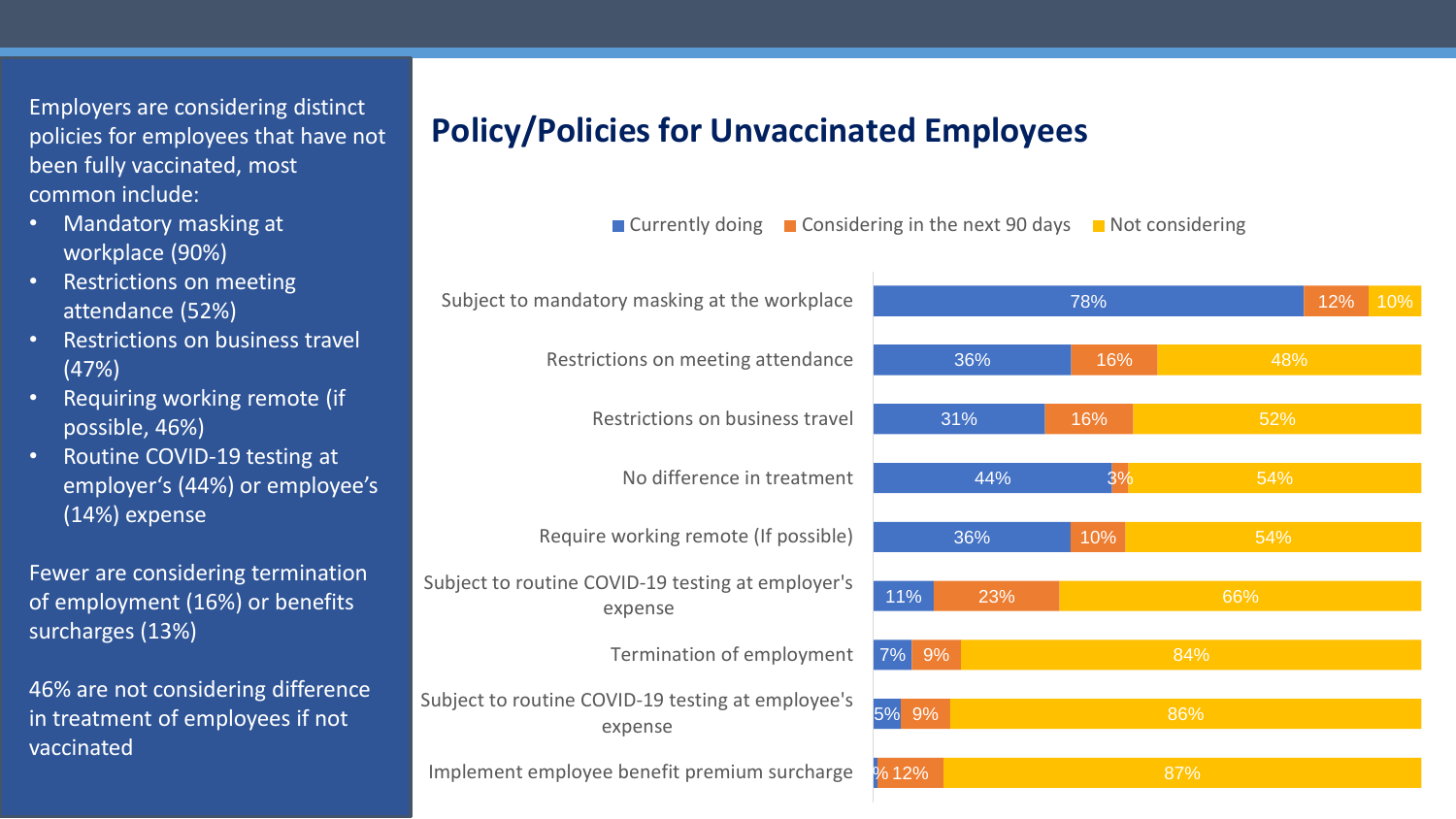About two-thirds of employers are treating those who have tested positive for COVID-19 antibodies (due to the virus) but not yet vaccinated, the same as others who have not been vaccinated

Almost one in five employers needed more information on how to consider those testing positive for COVID-19 antibodies relative to vaccination requirements

### **Strategies for Employees that have Tested Positive for COVID-19 Antibodies and have not yet been Vaccinated**

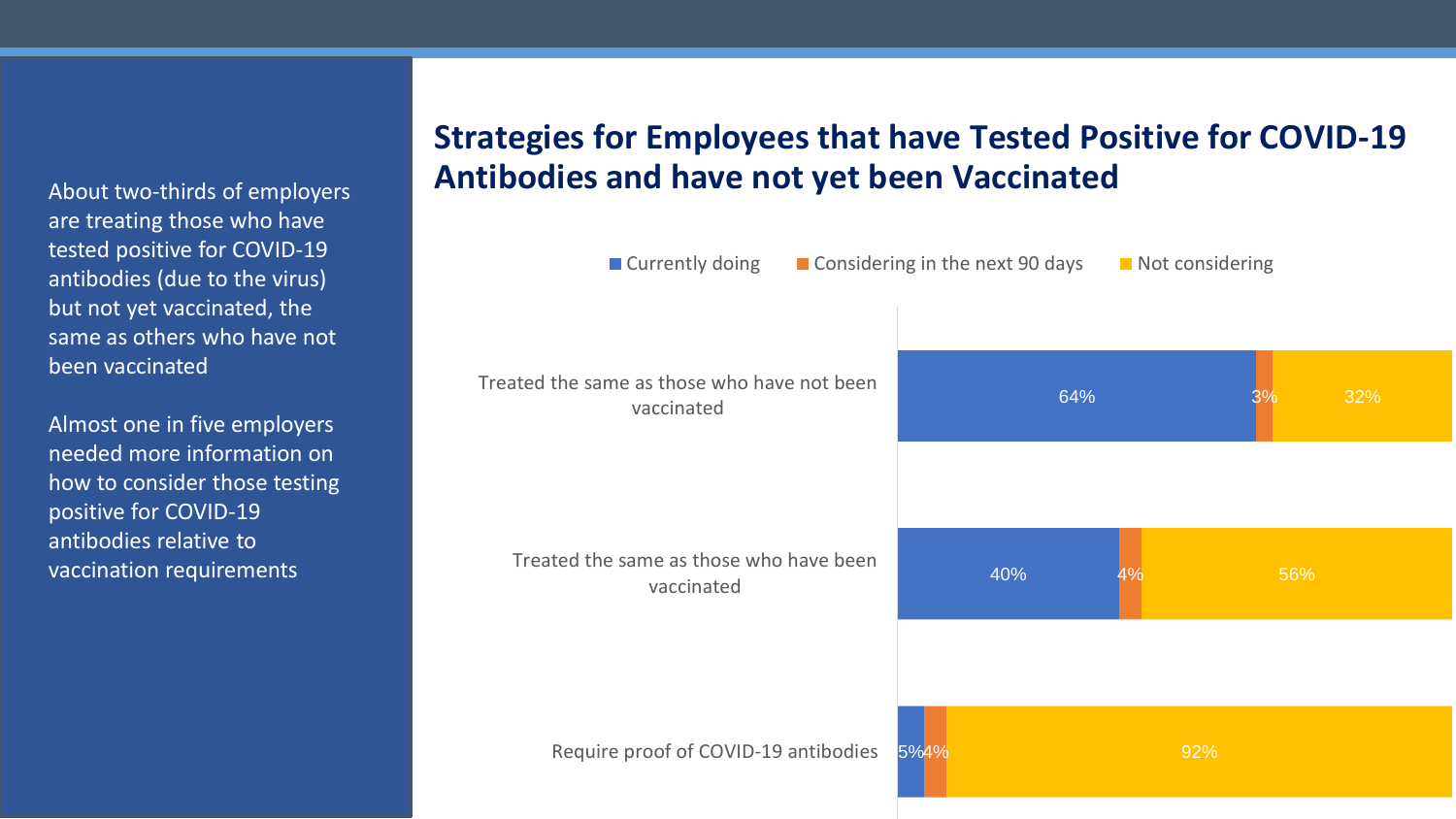Employers are considering a range of factors in their return-to-work strategies including:

- State (95%), Local (94%) & Federal (95%) guidelines
- Ability to work from home (85%)
- Criticality of job function (81%)
- Health-related risk factors (78%)
- Family and childcare issues (68%)
- Employee Readiness (62%)

A minority are also considering site vaccination rates (43%)

#### **Range of Factors Employers are Considering in their Return-to-Work Strategies**

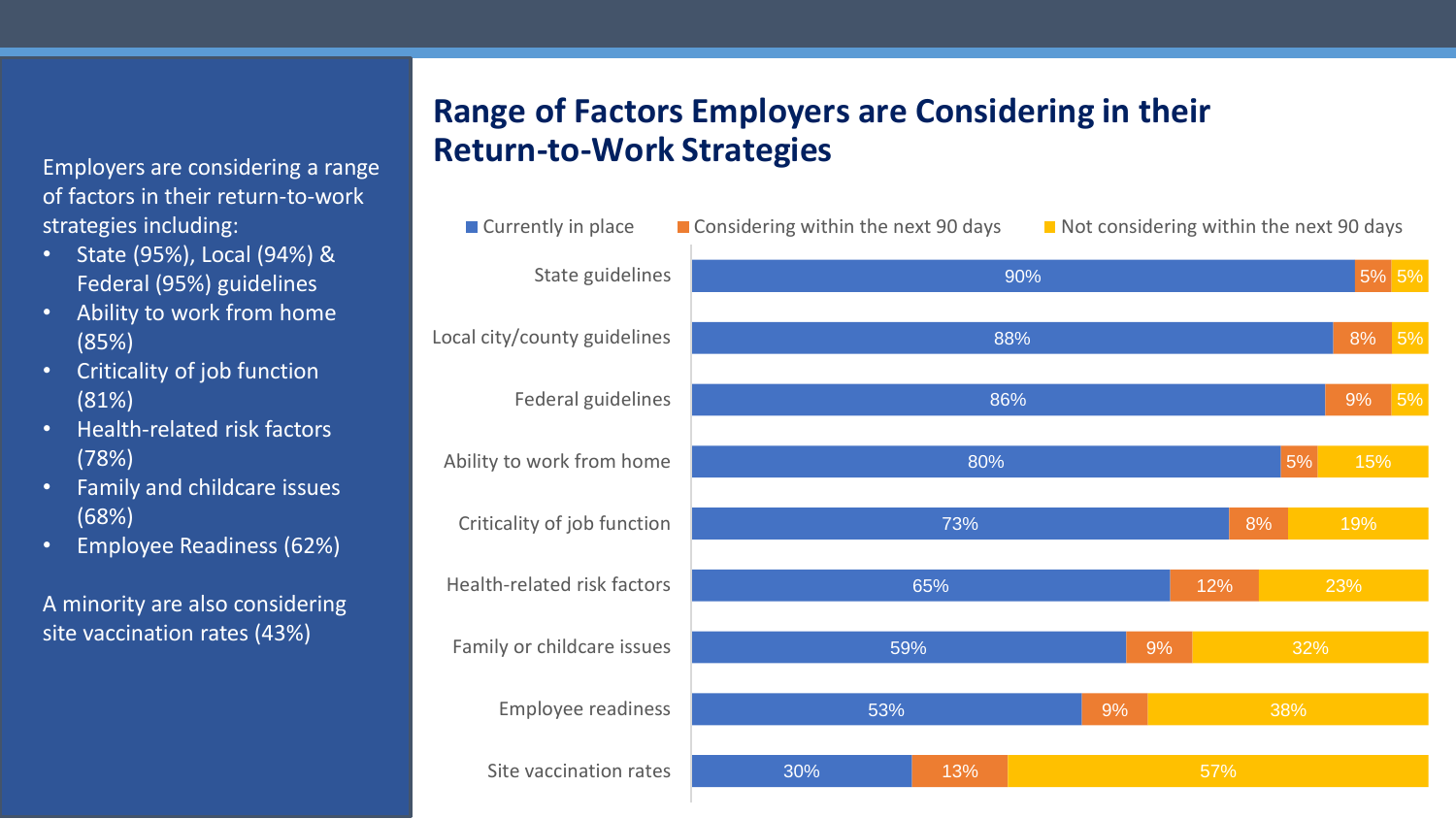Most employers (72%) are not being impacted by any state or local restriction limiting mask mandates, vaccines passports or vaccine mandates

- 47% are not situated where such restrictions apply
- Another 25% are situated in such states but the restrictions are not impacting their policy intentions

The policies of 28% of employers are being impacted by state or local restrictions with most (18% of the 28%) limiting their impact to employees in those states

#### **Organizational Impact by State or Local Restrictions**

*Limiting mask mandates, vaccine passports, or vaccine mandates*



- Yes, and it is impacting the policies that apply or are being considered for all of our employees
- Yes, and it is impacting the policies that apply or are being considered for employees in those states only
- Yes, but it is not impacting the policies that apply or are being considered for any of our employees
- No, no such state or local restrictions apply to our employees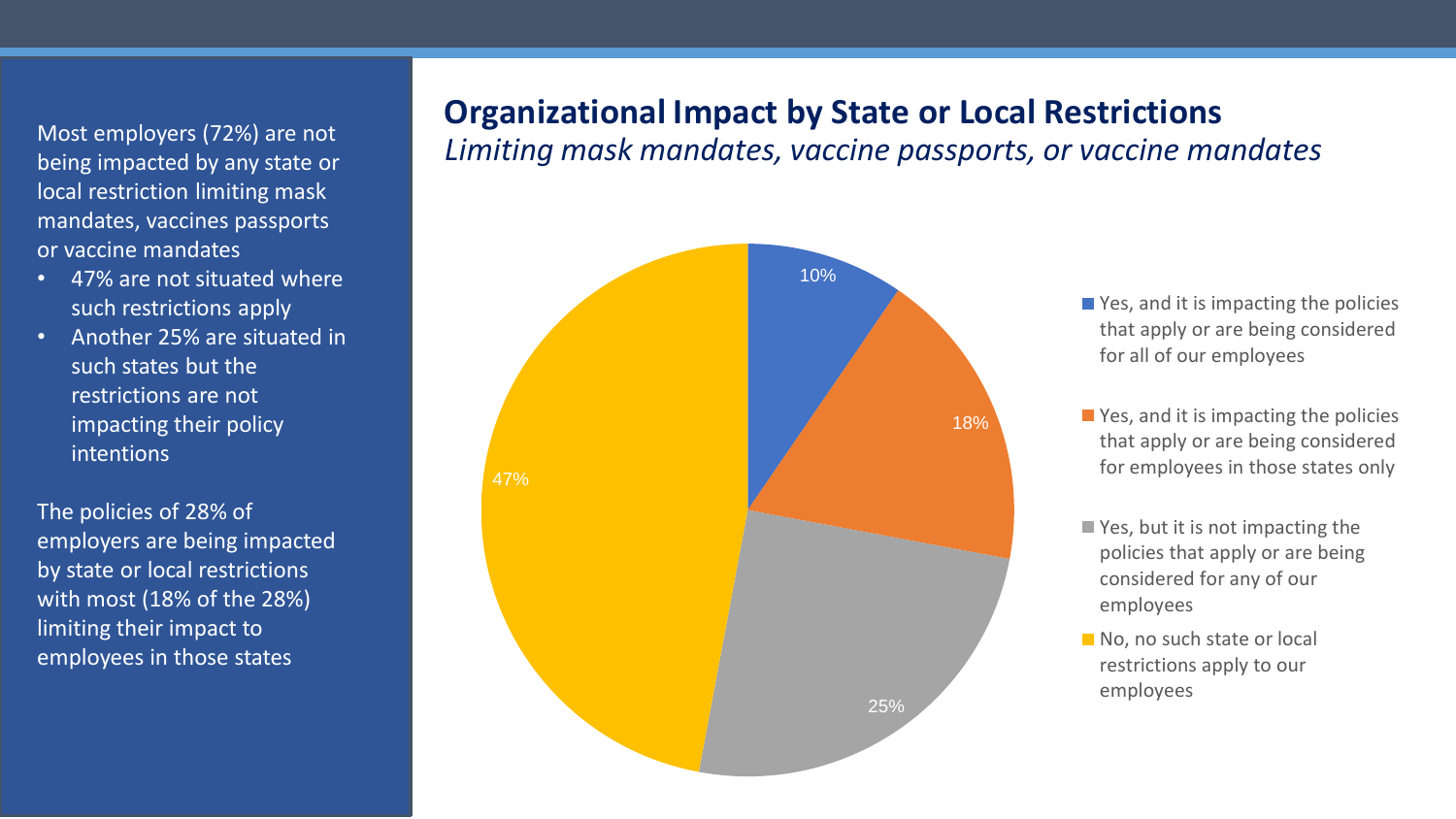Employers have continued or are considering most of the COVID-19 safety strategies for all employees where applicable

- Social distancing at the workplace (96%)
- Restrictions on meeting size (90%)
- Mandatory use of masks indoors (91%)
- Continue working remotely where possible (80%)
- Restrictions on business travel (82%)
- Use of workplace shields (66%)

#### **COVID-19 Safety Strategies being Implemented for all Employees**

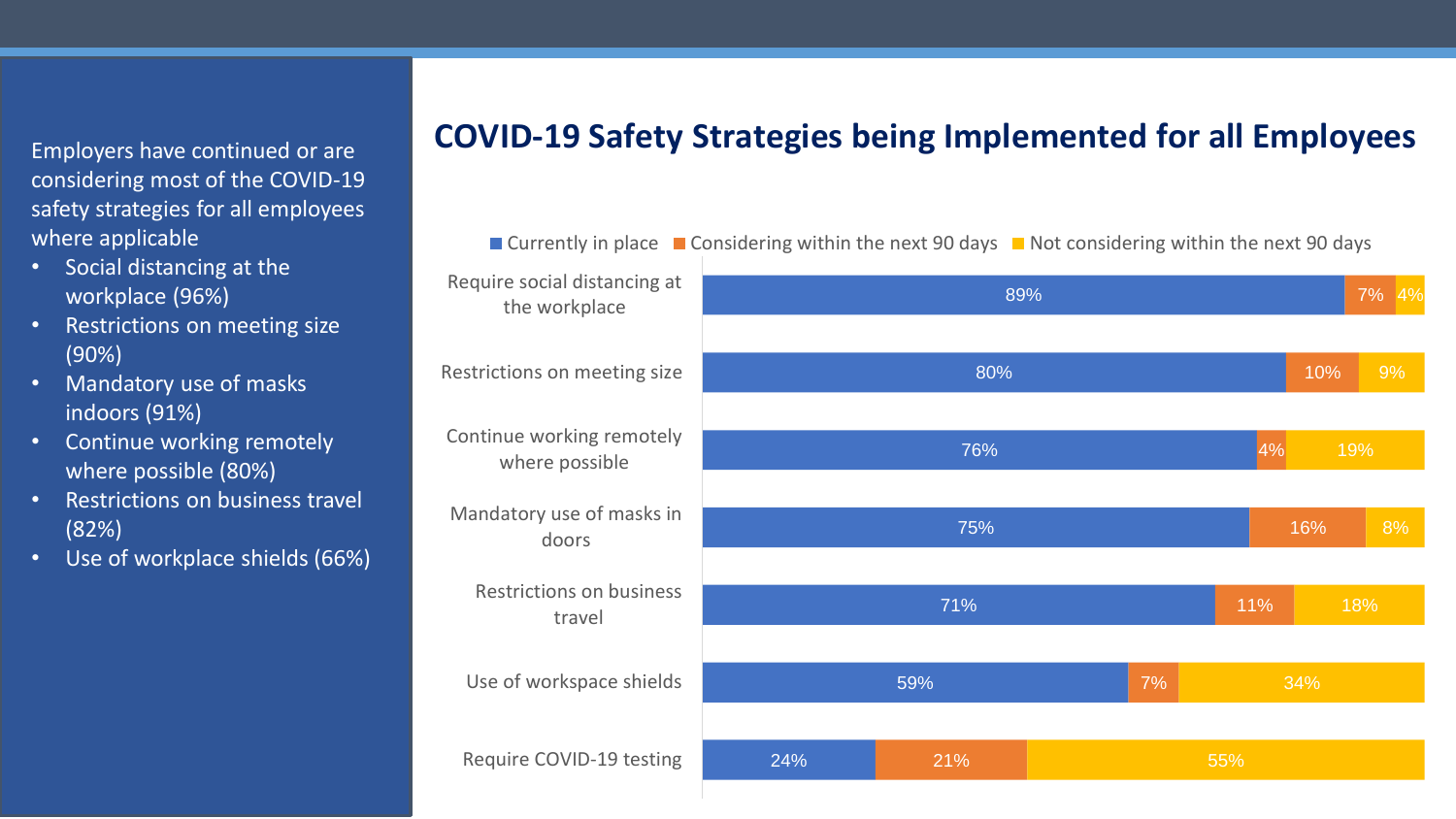Employers continue to have significant concerns about the affordability of employer-provided health coverage for employees and their families

- 80% cited drug prices as a significant threat
- 73% cited hospital prices as a significant threat

Other significant threats to affordability included lack of transparency (57%), surprise medical bills (47%), health system consolidation (37%) and intermediary conflicts of interest (27%)

#### **Threats to Affordability of Employer-Provided Health Coverage**

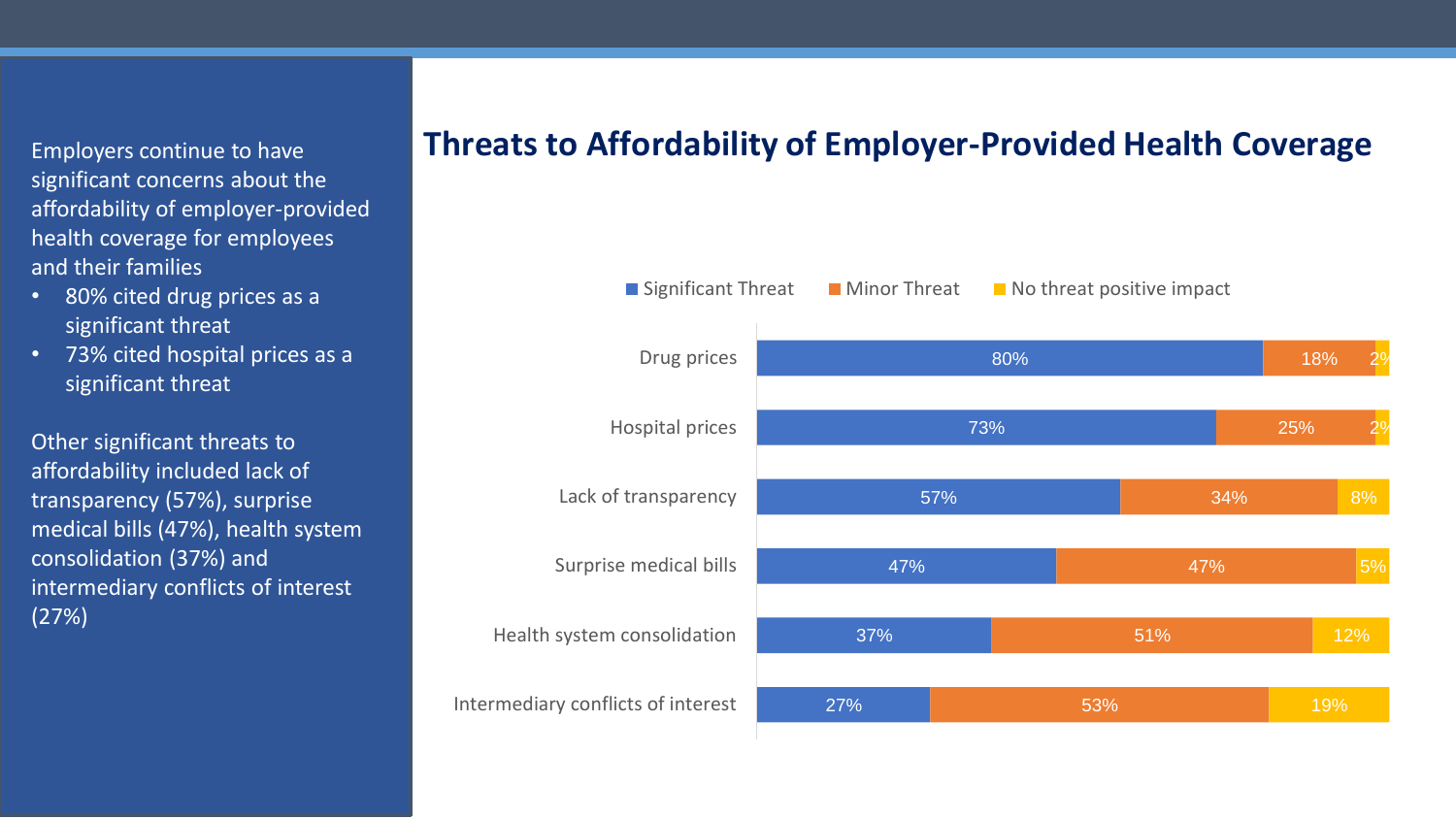Employers are continuing to refine their healthcare strategies over the next 1-2 years, key areas being considered include:

- Mental health and substance use access and quality (92%)
- Centers of excellence (92%)
- Hospital price and quality transparency (91%)
- High-cost claimants (88%)
- Total person health (87%)
- Value-based benefit (86%)

Emerging and the areas most requiring more information included:

- Health equity (72%)
- Advanced primary care (68%)

### **Strategies Employers are Integrating into Healthcare Approach**

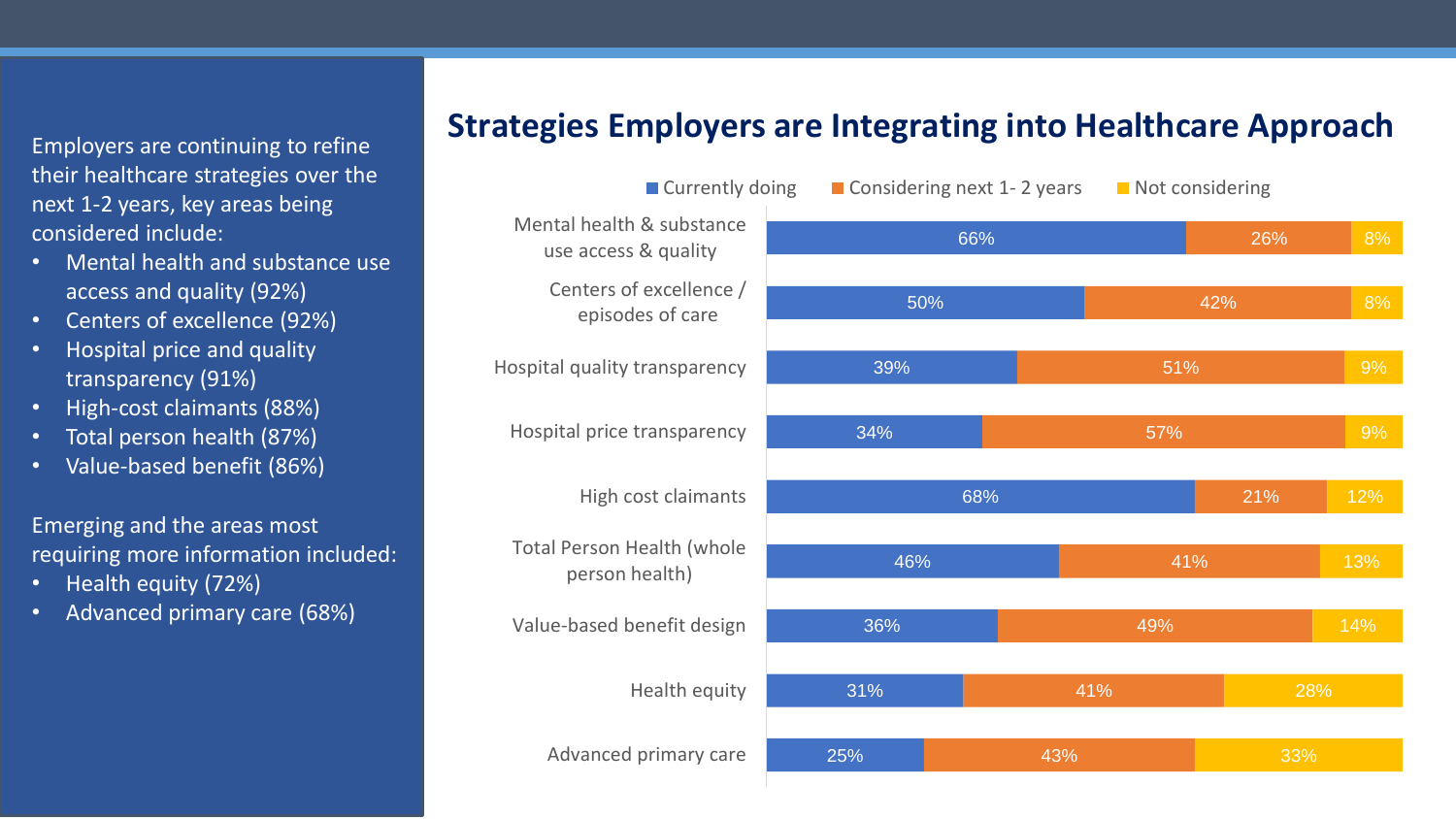Most employers believe they are effectively managing high-cost claims through their intermediaries

Those most often cited in currently doing so included:

- Carrier/TPA (86%)
- PBM (72%)

Currently less common but increasingly being considered are those considering managing highcost claims through:

- Specialty vendors (50%)
- Reinsurers (42%)
- Retrospective audits (36%)
- Internal management (33%)
- Captives (22%)

#### **Strategies for Managing High-Cost Claims**

| ■ Currently doing                                                        | ■ Considering next 1-2 years |     |     | Not considering |       |
|--------------------------------------------------------------------------|------------------------------|-----|-----|-----------------|-------|
| Managing through carrier/TPA                                             |                              |     | 86% |                 | 5% 9% |
| Managing through my PBM                                                  |                              |     | 72% | 8%              | 20%   |
| Managing through the reinsurer                                           | 32%                          |     | 10% | 58%             |       |
| Carving out certain conditions and managing<br>through specialty vendors | 29%                          |     | 21% | 49%             |       |
| Managing internally                                                      | 23%                          | 10% |     | 68%             |       |
| Independent retrospective audits                                         | 15%                          | 21% |     | 63%             |       |
| Carving out and managing through captive<br>reinsurer                    | 7%<br>15%                    |     |     | 79%             |       |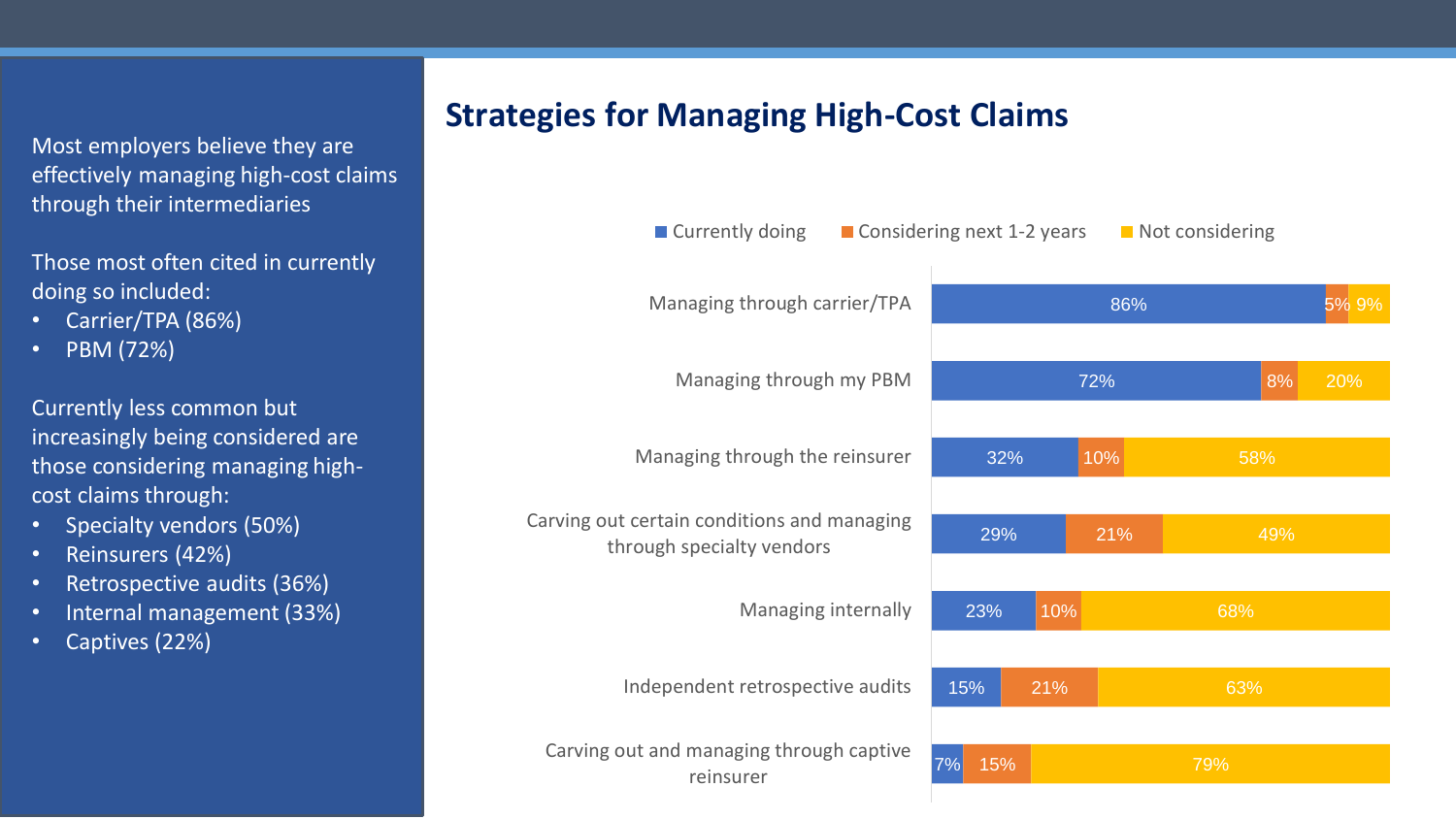Most employers view potential health reforms favorably overall and the following would be considered very or somewhat helpful (with few considering them even somewhat harmful):

- Drug price regulation (95%)
- Hospital rate regulation (80%)
- Hospital price transparency(90%)
- Surprise billing regulation (84%)

The percentage rating reform "very helpful" has increased significantly since last year for both drug price regulation (70% vs 65%) and hospital rate regulation (50% vs 46%)

A Medicare public option is viewed favorably by almost half of employers (47%) and harmful by 16% of employers

#### **Employers Impression of Potential Health Reforms**

|  | ■ Very Helpful ■ Somewhat Helpful ■ Neutral ■ Somewhat Harmful ■ Very Harmful |  |
|--|-------------------------------------------------------------------------------|--|
|  | August 2021                                                                   |  |

70%

50%

50%





42%

30%

40%

25%

17%

14% 12<sup>28</sup>

7% 9%

8% 2<mark>%</mark>

4%<sup>9</sup>

2% 2%

#### August 2021 August 2020

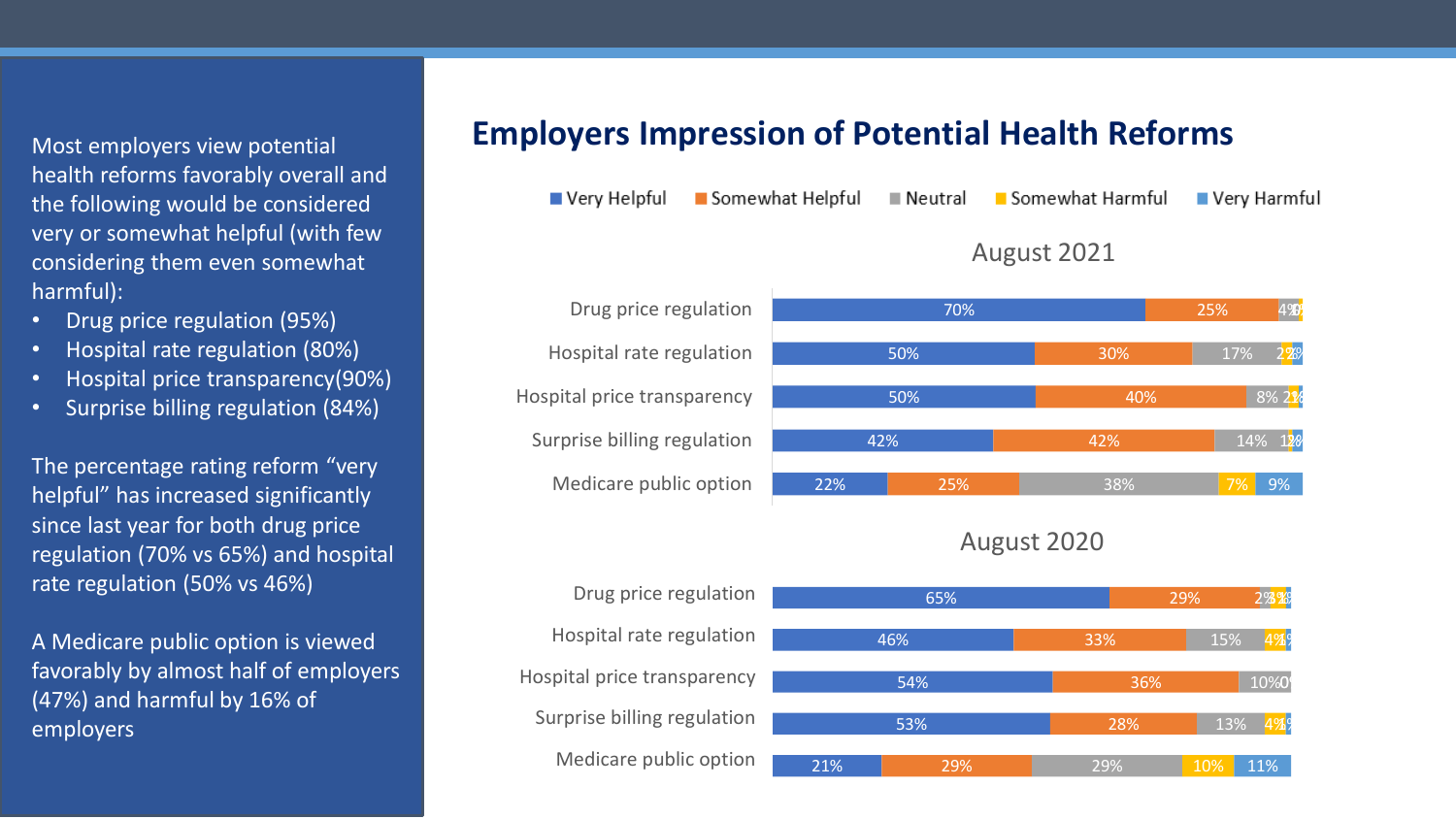The form of a public option could have a significant effect on whether employers would view as public option as favorable or harmful

The public option features that were viewed most favorable:

- Public option pricing available to all plan sponsors (60% favorable, 12% harmful)
- Public options available to all employees regardless of plan sponsor (60% favorable, 19% harmful)

Less favorable was if the public option was available for ACA marketplaces only or if the it was available to employees at the discretion of the plan sponsor

#### **With Respect to a Public Option, Views of Potential Features**